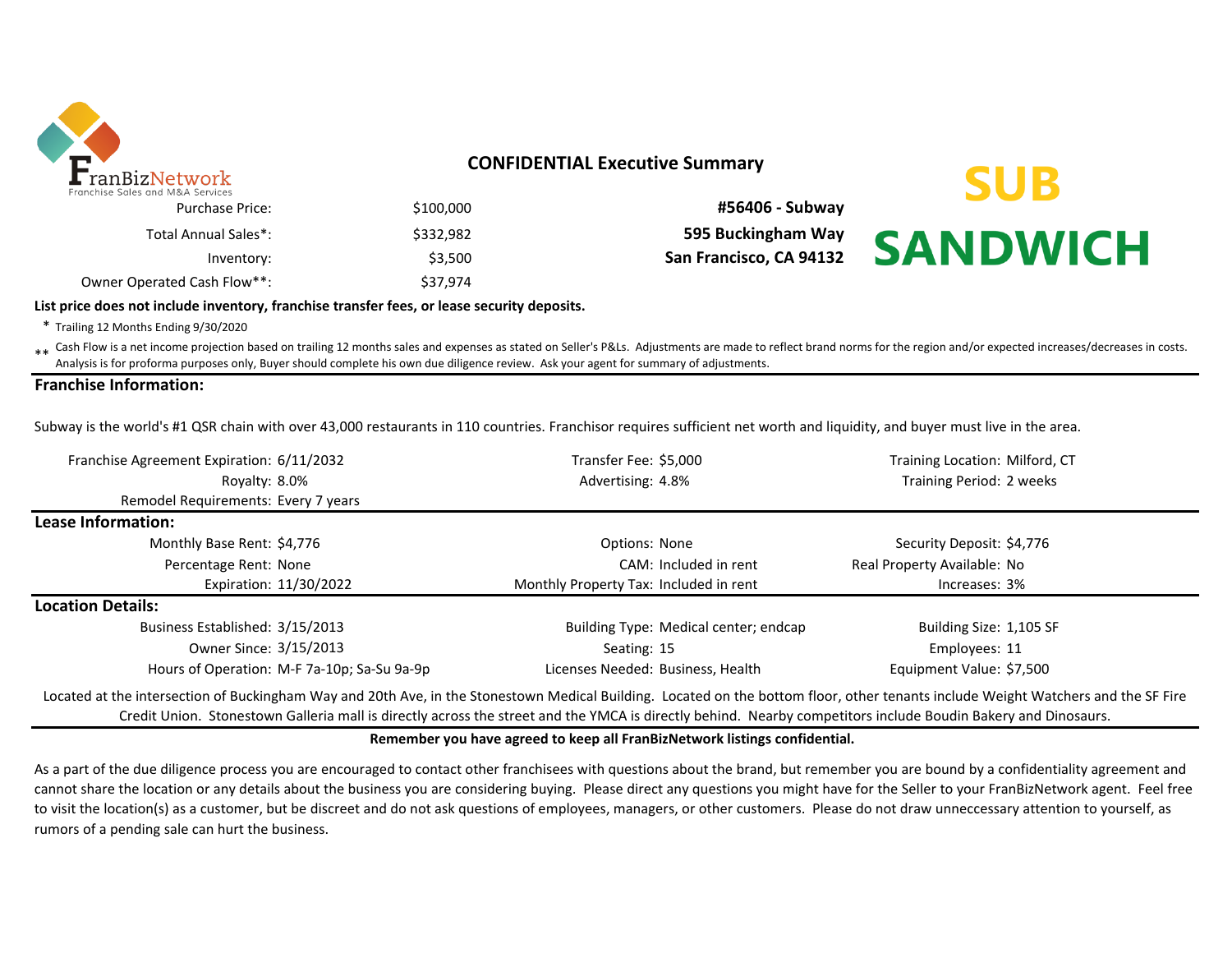

# **SUB SANDWICH**

### **MONTHLY SALES**

| #56406 - Subway |           |            |            |            |             |              |            |            |            |           |            |            |              |
|-----------------|-----------|------------|------------|------------|-------------|--------------|------------|------------|------------|-----------|------------|------------|--------------|
|                 | Jan       | Feb        | <b>Mar</b> | Apr        | <b>May</b>  | June         | July       | Aug        | <b>Sep</b> | Oct       | <b>Nov</b> | <b>Dec</b> | <b>TOTAL</b> |
| 2017            | \$47,200  | \$43,748   | \$48,568   | \$46,234   | \$47,164    | \$41,211     | \$40,034   | \$41,642   | \$49,303   | \$50,574  | \$47,314   | \$49,210   | \$552,204    |
| 2018            | \$48,006  | \$47,992   | \$54,972   | \$53,597   | \$52,138    | \$47,199     | \$43,112   | \$46,230   | \$46,234   | \$50,534  | \$42,776   | \$48,019   | \$580,808    |
| $$+/-$          | \$806     | \$4,244    | \$6,404    | \$7,363    | \$4,973     | \$5,987      | \$3,078    | \$4,588    | ( \$3,069) | (\$40)    | (54, 539)  | (51, 191)  | \$28,605     |
| $% +/-$         | 2%        | 10%        | 13%        | 16%        | 11%         | 15%          | 8%         | 11%        | -6%        | 0%        | $-10%$     | $-2%$      | 5%           |
|                 |           |            |            |            |             |              |            |            |            |           |            |            |              |
| 2018            | \$48,006  | \$47,992   | \$54,972   | \$53,597   | \$52,138    | \$47,199     | \$43,112   | \$46,230   | \$46,234   | \$50,534  | \$42,776   | \$48,019   | \$580,808    |
| 2019            | \$47,293  | \$41,908   | \$49,051   | \$45,287   | \$45,008    | \$45,021     | \$41,088   | \$42,474   | \$45,836   | \$45,424  | \$42,184   | \$35,623   | \$526,198    |
| $$+/-$          | (5713)    | ( \$6,084) | (55, 921)  | (58,310)   | (57, 130)   | (52, 177)    | (52,024)   | ( \$3,755) | ( \$399)   | (55, 111) | (5591)     | (\$12,396) | (554, 611)   |
| $% +/-$         | $-1%$     | $-13%$     | $-11%$     | $-16%$     | $-14%$      | $-5%$        | $-5%$      | $-8%$      | $-1%$      | $-10%$    | $-1%$      | $-26%$     | -9%          |
|                 |           |            |            |            |             |              |            |            |            |           |            |            |              |
| 2019            | \$47,293  | \$41,908   | \$49,051   | \$45,287   | \$45,008    | \$45,021     | \$41,088   | \$42,474   | \$45,836   | \$45,424  | \$42,184   | \$35,623   | \$526,198    |
| 2020            | \$40,344  | \$40,327   | \$27,732   | \$10,714   | \$13,529    | \$18,776     | \$18,994   | \$18,480   | \$20,854   | \$0       | \$0        | \$0        | \$209,751    |
| $$ +/-$         | (56, 948) | (51,581)   | (521, 319) | (534, 573) | ( \$31,478) | ( \$26, 246) | (\$22,094) | (523,994)  | (524,981)  |           |            |            | (5193, 215)  |
| $% +/-$         | $-15%$    | $-4%$      | $-43%$     | $-76%$     | $-70%$      | $-58%$       | $-54%$     | $-56%$     | $-55%$     |           |            |            | $-48%$       |